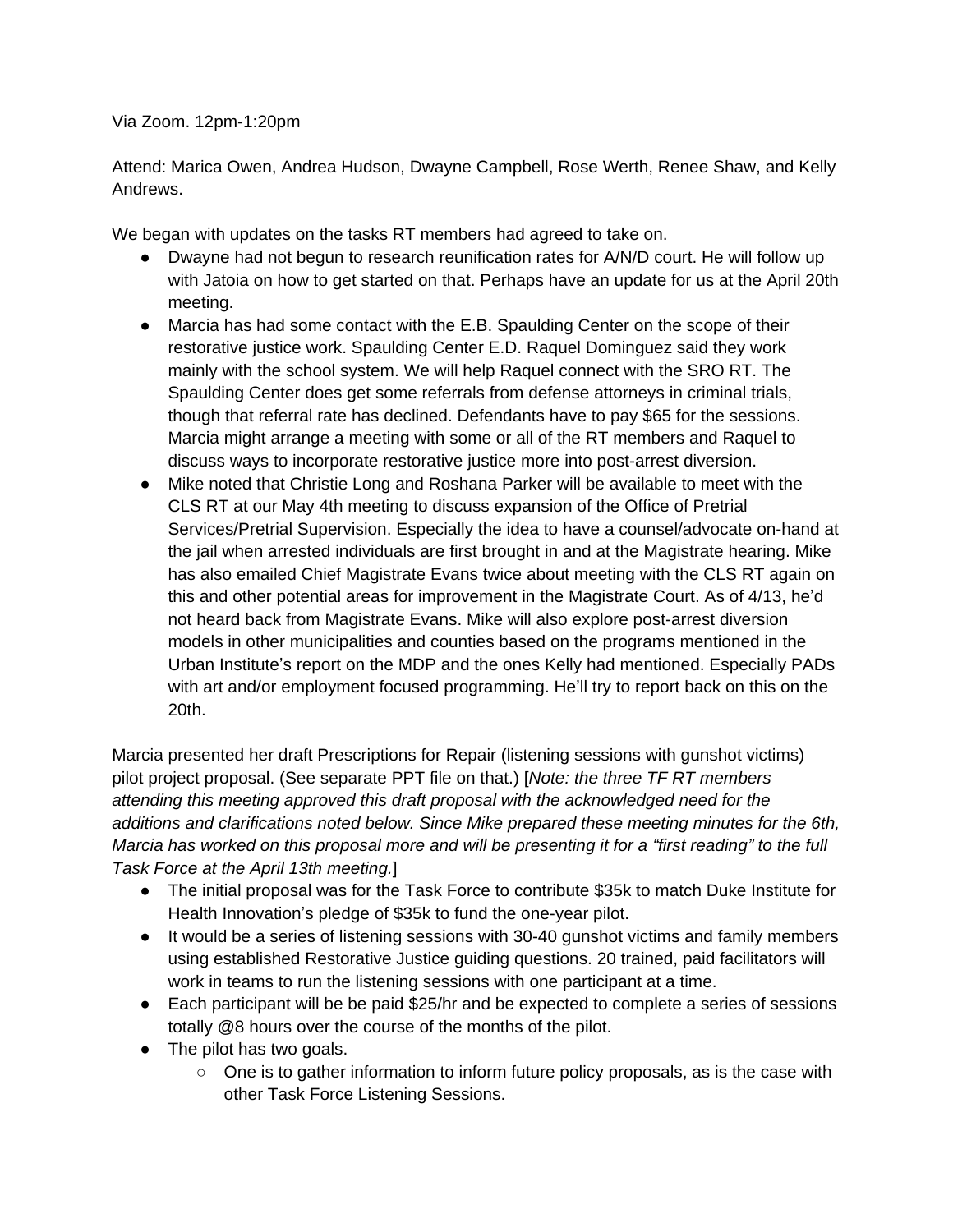- The other is to see how participation in such a process can help gunshot survivor participants and connect them to needed follow-on services. This could then become the basis for creating a permanent, recurring version of these sessions.
- The Community Safety Department has agreed to run the pilot project. If the pilot is successful, the program could become a permanent part of the CSD's new, proposed Office of Survivor Care.
- Gunshot survivors and their family members will be involved in the planning and oversight of this pilot project as well as being the participants in the LSs.
- The RT members liked the proposal in principle, but had a number of suggestions:
	- Dwayne suggested that the time period for the LSs be reduced from 10 months to 6 months to allow more time to compile and present the accumulated information before April 2023.
	- Muffin suggested that the participants' testimony not be referred to as "their stories." Better their "lived experience." She also wondered aloud why Duke was only contributing \$35k. The other RT all concurred, but Marcia stressed this was a grant award. There is no possibility of asking Duke to contribute more. Muffin suggested the pilot coordinator and oversight/advisory board reach out to other potential funding partners, especially for a permanent, expanded version of the program beyond the life of the pilot project.
	- Renee stressed the need to have clearly established support systems in place before the LSs begin to provide needed trauma support for participants during the sessions, as needed. Also to have commitments from local service providers, like Alliance Mental Health, up front to accommodate free referrals for follow-on services for participants. There may be other in-kind services local partners can provide to the pilot project and participants.
	- $\circ$  Mike suggested the proposal be clearer on its dual purpose. It is not really just a set of "Listening Sessions" to gather information to inform policy proposals, as is the case with other TF RT LSs. Including the CLS RT's LSs with families of homicide victims. He also suggested the pilot needs to have a clear assessment and oversight process established at the outset. Finally, he suggested the proposal also includes a process for creating a permanent, recurring version of the listening sessions/service referral process as part of the CSD.

The CLS RT will meet again on Wednesday, April 20th. Our agenda will include:

- More updates from members on the outreach they'd agreed to do that we didn't cover at this meeting. Especially from Jessica, Libra, and Toia relating to consulting with the chief District Court and Superior Court judges on various topics and our A/N/D examination.
- A discussion of a recommendation to create an Office of Survivor Care (OSC) within the Community Safety Department. Mike, Marcia, and Dwayne have been developing this proposal in consult with Ryan Smith and Shannon Delany of the CSD and Ben Haas, RCNVD E.D. The goal will be to present this proposal for a "first reading" to the full Task Force at its May meeting. Mike will share this OSC with CLS RT members before the 20th.
- Planning our meeting with Christie Long and Roshanna Parker for May 4.